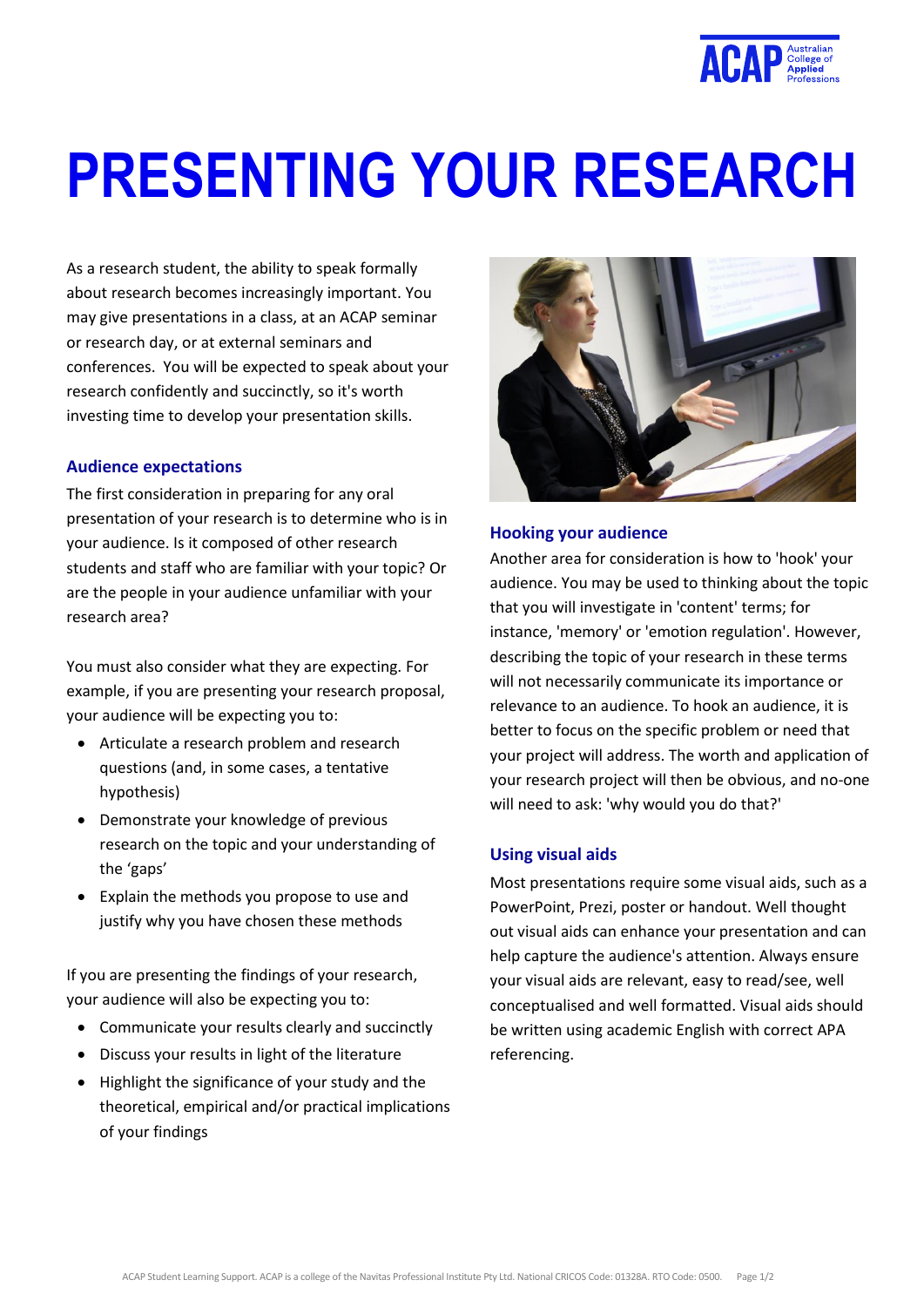# **Tips for using PowerPoint**

Avoid having too many words on each slide as people will tend to read rather than listen. Use slides for key messages, quotes, examples, simple diagrams/charts and images. Aim to use one slide for every 1-2 minutes of talk.

- Use a maximum 10 lines of text per slide and aim for five or six lines where possible.
- Use size 32 to 36 font for headings and size 18 to 28 for the body text.
- Choose a professional design and colours. The templates under the 'Design' tab in PowerPoint contain some good options.
- Avoid using animations, sound effects, flashy graphics and distracting backgrounds; this detracts from what you are saying.

# **Handling question time**

Question time is the opportunity for audience members to clarify issues or gain more information from your knowledge on the topic. You won't be able to give every detail of your research project in your presentation, so question time allows you to expand on points that were not completely developed.

There are different types of questions that may be asked. Some questions may indicate a gap or point of confusion in your talk, such as 'What is the relationship between...?'. Others will ask you to expand on a particular point or explain something in more detail, such as 'Could you say more about...?'. Some questions are asked because the listener missed a point or wants to check his/her understanding, such as 'What technique did you propose to use for...?'

Here are some tips for handling question time:

- Listen attentively. Paraphrase the question or ask for it to be repeated if necessary.
- Decide whether you are being asked an open question, which gives you the opportunity to expand and elaborate, or a closed one, which requires only restatement or clarification.
- Answer honestly and stay within the limits of your knowledge. Your audience will know immediately if you try to bluff.
- Remind your audience that the project is still in development. For example: 'I can't answer that question at this point in the research. I hope to have an answer in a few weeks' time...' 'I don't know. It's something I'll be looking into, so I'll have to get back to you on that one.'

At conference presentations you may also receive feedback and suggestions such as points you might like to follow up, studies or papers to read, a technique you might like to try. You can ask to talk to the questioner and discuss it further during one of the breaks. This not only increases your knowledge on the topic but could be an important networking opportunity.

# **Tip**

Rehearse your presentation with fellow students and invite questions. Take note of the questions and consider whether the information elicited by the questions is so important that it needs to be included in the body of the presentation. Don't try to include everything, though.